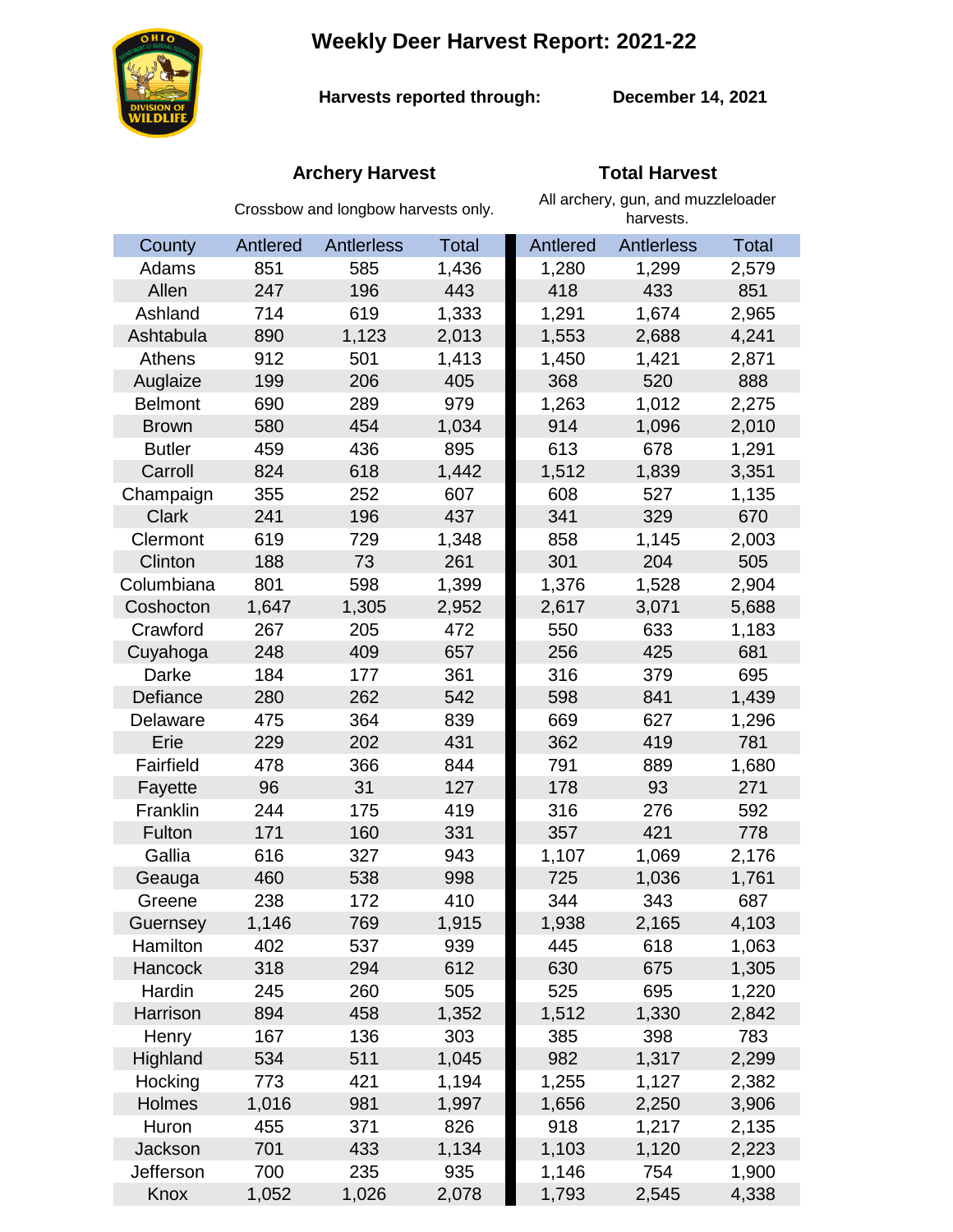**Weekly Deer Harvest Report: 2021-22**



**Harvests reported through:** 

**December 14, 2021**

# **Archery Harvest Total Harvest**

|              | Crossbow and longbow harvests only. |            |              | All archery, gun, and muzzleloader<br>harvests. |                   |              |  |
|--------------|-------------------------------------|------------|--------------|-------------------------------------------------|-------------------|--------------|--|
| County       | Antlered                            | Antlerless | <b>Total</b> | Antlered                                        | <b>Antlerless</b> | <b>Total</b> |  |
| Lake         | 233                                 | 320        | 553          | 289                                             | 425               | 714          |  |
| Lawrence     | 462                                 | 164        | 626          | 796                                             | 565               | 1,361        |  |
| Licking      | 1,284                               | 1,015      | 2,299        | 1,953                                           | 2,227             | 4,180        |  |
| Logan        | 447                                 | 496        | 943          | 749                                             | 1,073             | 1,822        |  |
| Lorain       | 556                                 | 492        | 1,048        | 867                                             | 1,022             | 1,889        |  |
| Lucas        | 178                                 | 218        | 396          | 229                                             | 271               | 500          |  |
| Madison      | 171                                 | 102        | 273          | 293                                             | 241               | 534          |  |
| Mahoning     | 534                                 | 449        | 983          | 756                                             | 886               | 1,642        |  |
| Marion       | 201                                 | 166        | 367          | 413                                             | 435               | 848          |  |
| Medina       | 601                                 | 618        | 1,219        | 881                                             | 1,067             | 1,948        |  |
| Meigs        | 781                                 | 493        | 1,274        | 1,302                                           | 1,396             | 2,698        |  |
| Mercer       | 170                                 | 190        | 360          | 351                                             | 465               | 816          |  |
| Miami        | 242                                 | 188        | 430          | 350                                             | 365               | 715          |  |
| Monroe       | 561                                 | 232        | 793          | 1,044                                           | 963               | 2,007        |  |
| Montgomery   | 227                                 | 256        | 483          | 304                                             | 392               | 696          |  |
| Morgan       | 743                                 | 433        | 1,176        | 1,246                                           | 1,396             | 2,642        |  |
| Morrow       | 422                                 | 330        | 752          | 703                                             | 751               | 1,454        |  |
| Muskingum    | 1,362                               | 717        | 2,079        | 2,234                                           | 2,159             | 4,393        |  |
| <b>Noble</b> | 742                                 | 477        | 1,219        | 1,219                                           | 1,384             | 2,603        |  |
| Ottawa       | 131                                 | 112        | 243          | 199                                             | 232               | 431          |  |
| Paulding     | 200                                 | 217        | 417          | 460                                             | 625               | 1,085        |  |
| Perry        | 648                                 | 374        | 1,022        | 1,108                                           | 1,139             | 2,247        |  |
| Pickaway     | 160                                 | 92         | 252          | 314                                             | 225               | 539          |  |
| Pike         | 547                                 | 334        | 881          | 808                                             | 745               | 1,553        |  |
| Portage      | 643                                 | 608        | 1,251        | 969                                             | 1,201             | 2,170        |  |
| Preble       | 282                                 | 215        | 497          | 438                                             | 436               | 874          |  |
| Putnam       | 194                                 | 153        | 347          | 368                                             | 404               | 772          |  |
| Richland     | 859                                 | 751        | 1,610        | 1,362                                           | 1,750             | 3,112        |  |
| Ross         | 781                                 | 512        | 1,293        | 1,268                                           | 1,222             | 2,490        |  |
| Sandusky     | 251                                 | 231        | 482          | 386                                             | 442               | 828          |  |
| Scioto       | 580                                 | 373        | 953          | 862                                             | 855               | 1,717        |  |
| Seneca       | 397                                 | 335        | 732          | 788                                             | 980               | 1,768        |  |
| Shelby       | 213                                 | 241        | 454          | 381                                             | 525               | 906          |  |
| <b>Stark</b> | 784                                 | 695        | 1,479        | 1,141                                           | 1,350             | 2,491        |  |
| Summit       | 550                                 | 568        | 1,118        | 640                                             | 675               | 1,315        |  |
| Trumbull     | 834                                 | 1,040      | 1,874        | 1,310                                           | 1,973             | 3,283        |  |
| Tuscarawas   | 1,332                               | 1,072      | 2,404        | 2,270                                           | 2,680             | 4,950        |  |
| Union        | 272                                 | 252        | 524          | 449                                             | 499               | 948          |  |
| Van Wert     | 127                                 | 99         | 226          | 265                                             | 255               | 520          |  |
| Vinton       | 655                                 | 338        | 993          | 1,043                                           | 956               | 1,999        |  |
| Warren       | 341                                 | 287        | 628          | 495                                             | 477               | 972          |  |
| Washington   | 810                                 | 320        | 1,130        | 1,478                                           | 1,311             | 2,789        |  |